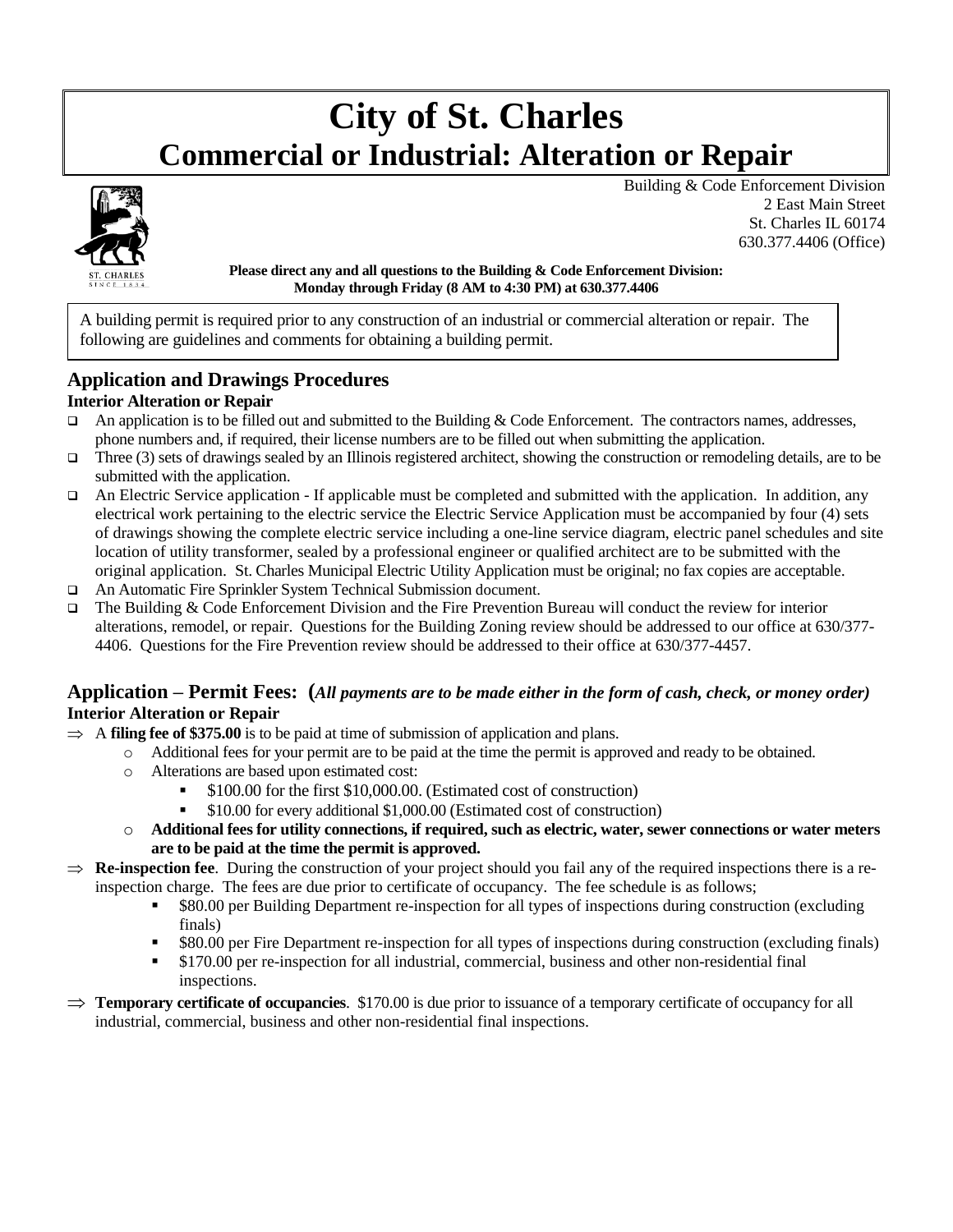### **Consultation meetings:**

The Building and Code Enforcement Division offers a consultation meeting where you will meet with City staff and discuss any questions or issues on your construction project. The meeting may be for a proposed project or a project that is currently under construction and can be held at the site location or in our office. To schedule this meeting, please contact our office at 630.377.4406.

## **Building Codes**

The following are the Building Codes, which the City of St. Charles has adopted:

- ❑ St. Charles Municipal Code
- ❑ 2015 Int'l Building Code w/revisions
- ❑ 2015 Int'l Mechanical Code w/revisions
- ❑ 2014 Nat'l Electrical Code w/revisions
- ❑ 2014 IL State Plumbing Code
- ❑ 2015 Int'l Fuel Gas Code w/revisions
- ❑ 2015 Int'l Fire Codes w/revisions
- ❑ 2015 Int'l Energy Conservation Code
- ❑ IL Accessibility Codes
- ❑ NFPA Life Safety Code 2015 Edition

### **Inspections**

The following is a list of inspections, which might be required for your project and the amount of time for the inspection.

- ∆ **Electric** \* Approximately 1-hour and this is usually conducted with the framing inspection.
- ∆ **Frame** \* Approximately 1-hour and this is usually conducted with the framing inspection
- ∆ **Ceiling Grid** Approximately 1-hour
- ∆ **Rough Plumbing** Approximately 1-hour
- ∆ **Insulation** Approximately 1-hour
- ∆ **Mechanical/HVAC** Approximately 1-hour

∆ **Final** Approximately 1 to 1and ½ hour and is conducted with the Fire Prevention Bureau

\*Frame and/or electric inspections will only be scheduled after all required plans have been submitted to the Fire Marshall.

### **Overtime Inspections:**

The Building & Code Enforcement Division Manager or his designee may approve requests for overtime inspections for unique circumstances. The charge for an overtime inspection will be a separate charge and will be invoiced to the individual contractor or company who requested the overtime inspection.

### **Fire Prevention Inspections**

- $\nabla$  Full flow flush
- $\nabla$  Underground fire supply pressure test
- $\nabla$  Above ground sprinkler test(s)
- $\nabla$  Kitchen fire suppression system
- $\nabla$  Smoke evacuation test
- $\nabla$  Emergency generator testing
- $\nabla$  Fire alarm test
- $\nabla$  Final Occupancy Inspection

### **Engineering Inspections**

- **Public water main**
- Public sanitary sewer (air, mandrel, TV)
- $\Box$  Sidewalk, driveway and parkway
- Roadway repair/construction
- $\Box$  Grading only after as-built received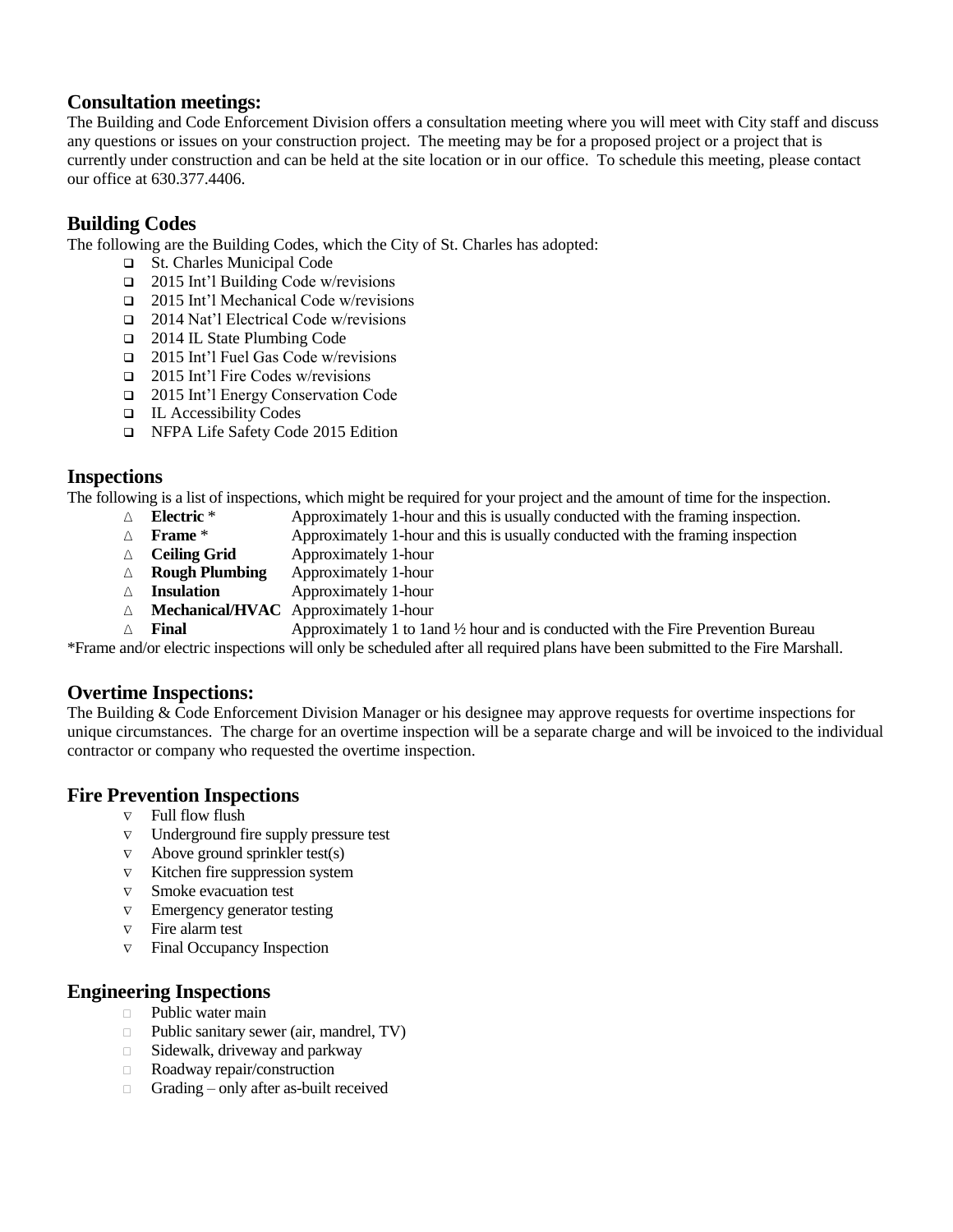# **General Comments**

- 1. Compliance with above indicated codes, ordinances, and inspections required.
- 2. The plan review and stamped "FIELD COPY" of the plans are to be on the job site.
- 3. Minimum of 24-hour notice is required when scheduling any inspections.
- 4. Engineer shall certify the final grading of the site is in substantial compliance with the approved grading plan.
- 5. It is the responsibility of the general contractor to provide all sub-contractors with copies of all review comments and the required inspections which are needed.
- 6. Location of the electric service and transformer to be approved by the City's Electric Department (630/377-4407).
- 7. Electric water cooler shall comply with ANSI Section 4.15 and the Illinois State Plumbing Code 2014 Edition.
- 8. Each building/tenant space shall have one (1) main means of disconnecting the electrical service conductors from the building/tenant space.
- 9. Where an external main disconnect is not "readily accessible", an additional main disconnect must be installed inside building.
- 10. Utility Conduit to be no less than five (5") inches per City's specification.
- 11. One (1) line riser diagram of electric service is to be posted by main switchgear inside building.
- 12. Conductors entering the transformer shall be below the manufacturers mark line on the inside front panel of transformer. If the manufacturers mark has been removed, the conductors are to be below coils of transformer.
- 13. Provide a 15 or 20 amp G.F.I. receptacle outlet in an accessible location on the roof for serving the HVAC roof top units. The receptacles shall be on the same roof level and within 25 feet of the units. The receptacle outlets shall not be connected to the load side of the equipment disconnecting means.
- 14. All floor level area electric outlet receptacles are to be a minimum of 15 inches from finished floor to bottom of electric outlet.
- 15. Potable water piping system shall be disinfected in accordance to Section 890.1180 of the Illinois State Plumbing Code, 2014 Edition.
- 16. Provide a by-pass with locking valve around all water meters larger than one (1") inch. By pass to be same size as domestic water service, but in no case less than one (1") inch.
- 17. A reduced pressure backflow preventer (RP-BFP) listed by and bearing a label or seal of a nationally recognized testing laboratory as listed in Section 890 Appendix A Table A 39 of the Illinois State Plumbing Code 2014 Edition shall be installed between the potable water supply and the fire sprinkler system. (RP-BFP) to be installed inside building as close to the entrance of the potable water supply as possible and shall be placed so that it is readily accessible for inspection, testing, maintenance and/or replacement. A floor drain sized to accommodate any discharge from the (RP-BFP) shall be installed as close as possible to the (RP-BFP). The drain line from the reduced pressure backflow preventer shall waste into the sanitary drainage system through an air gap.
- 18. Any lawn sprinkler system connected to the municipal water supply shall be equipped with a RP-BFP listed and bearing a label or seal of a nationally recognized testing laboratory as listed in Section 890 Appendix A Table A39 of the Illinois State Plumbing Code 2014 Edition installed on the service side of the water meter serving the lawn sprinkler system.
- 19. A (RP-BFP) listed by and bearing a label or seal of a nationally recognized testing laboratory as listed in Section 890 Appendix A Table A 39 of the Illinois State Plumbing Code 2014 Edition shall be installed in the potable water supply inside the building as close to the entrance of the potable water service as possible and shall be placed so that it is readily accessible for inspection, testing and maintenance and/or replacement.
- 20. All reduced pressure backflow preventers (RP-BFP) shall waste to a floor drain sized to accommodate any discharge from the (RP-BFP). The drain line shall waste into the sanitary drainage system through an air gap.
- 21. Plumbing fixtures shall comply with Section 890 Appendix A Table A "Approved Materials and Standards for Plumbing Fixtures and Fixture Fittings."
- 22. Plumbing fixtures shall comply with Section 890.610 General Requirements Material and Design."
- 23. Domestic water supply to boilers to be equipped with a backflow preventer conforming to Section 890.1130 Protection of Potable Water f)1)2) of the Illinois State Plumbing Code 2014 Edition.
- 24. All mechanical equipment, such as HVAC units, refrigeration units, and pool equipment located on the roof of any structure in any zoning district shall be screened from view from public streets and adjoining residential dwellings by its location on the roof (away from the parapet), by an architectural element of the building (e.g. a parapet), by a screening wall that is compatible with materials of the building, or a combination thereof.
- 25. Above ground DWV system shall be no less than schedule 40 or cell core PVC and shall be tested to top of stack or point of the connection into existing stack.
- 26. Underground DWV system shall be tested with no less than a ten-foot (10') head of water.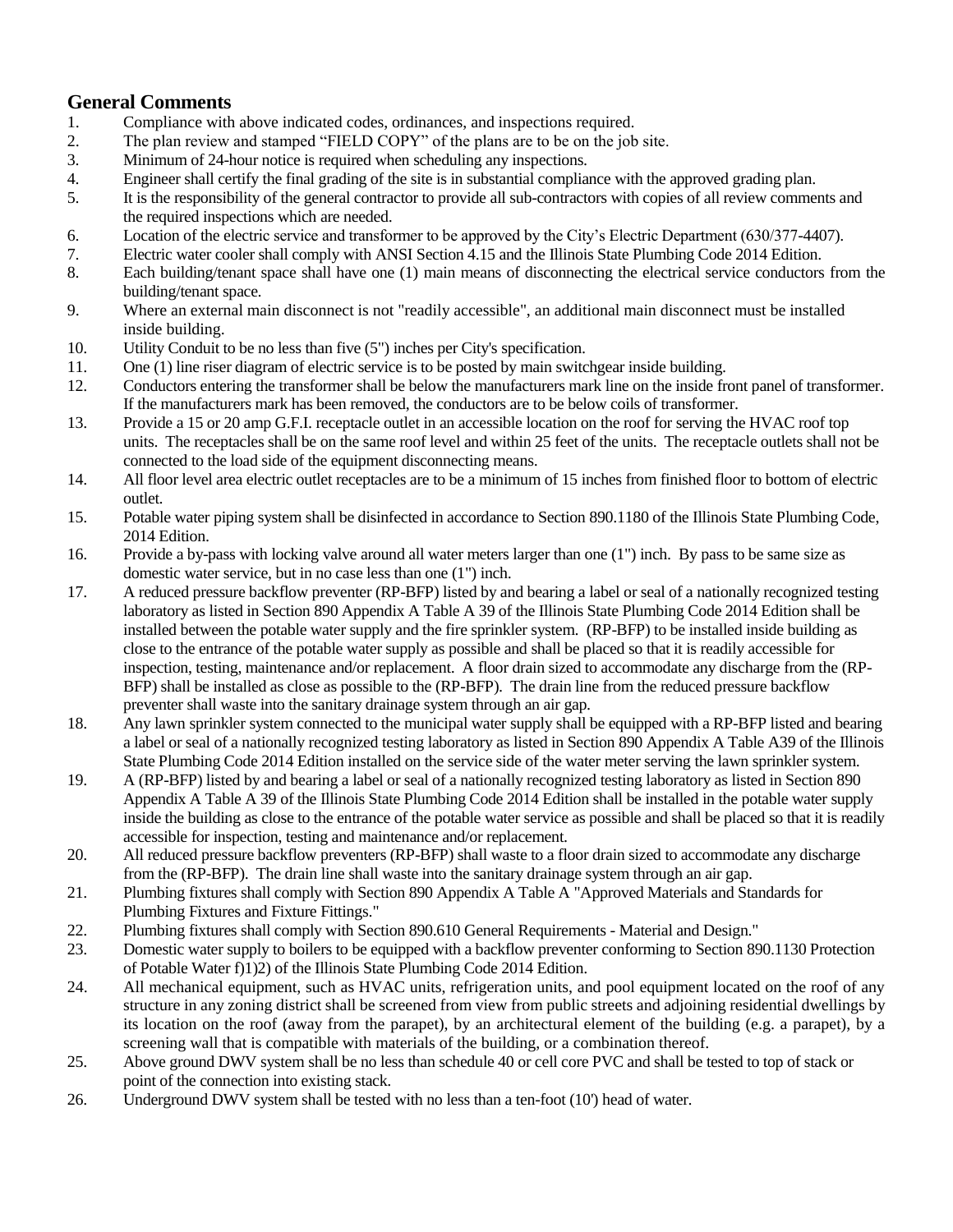27. An occupancy certificate shall not be issued until all items listed on the Building  $& Code Enforcement; Fire Prevention,$ Planning, and Development Engineering, or other various Department's Permit Conditions have been addressed and approved.

**One phone call to J.U.L.I.E. (1-800-892-0123) 48 hours prior to digging will notify all of the following public utilities.** These service utilities need to be located and marked by utility representatives prior to starting any excavation, grading, or other work that is below the ground surface. You will receive a Dig Number, which you should record above along with the date of notification.

| <b>Utility</b>                | <b>Color Code Marker</b> |
|-------------------------------|--------------------------|
| <b>Electric Utilities</b>     | Red                      |
| Comcast                       | Orange                   |
| Northern Illinois Gas (NICOR) | Yellow                   |
| Sewer Utilities               | Green                    |
| Telephone Utilities           | Orange                   |
| <b>Water Utilities</b>        | Blue                     |
|                               |                          |

01.2019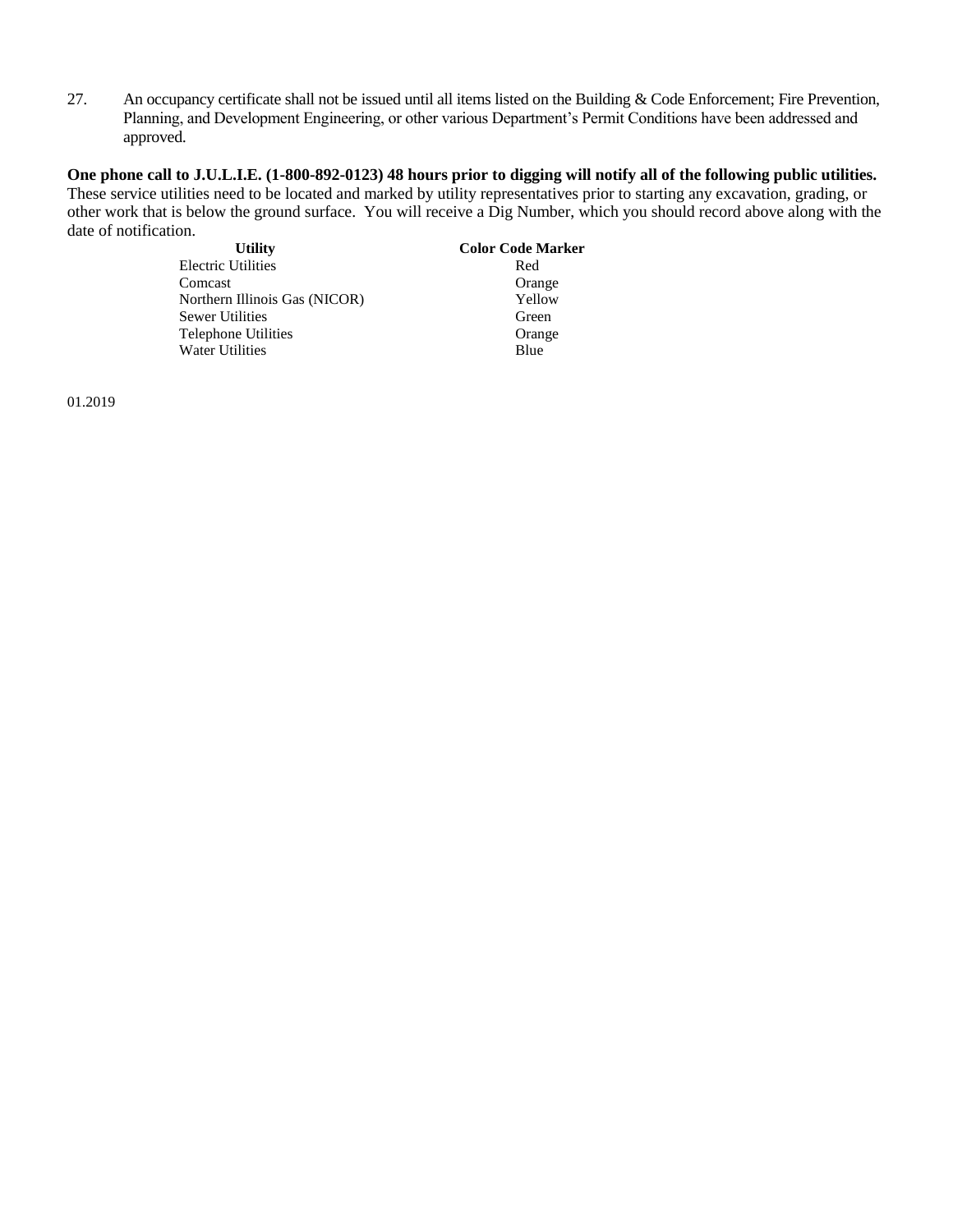# City of St. Charles

Municipal Electric Office 1405 S  $7<sup>th</sup>$  Avenue, St. Charles, IL 60174

630/377-4407



Electric Service Application – New Service/Upgrade (Each individual service will require a complete and separate application)

|                                                                                                                                                                                                                                                                   | Lach marriagar service will require a complete and separate application)                                                                                                                                                       |                                                                                                                                                                                                           |                                                                                                                                                                                                            |
|-------------------------------------------------------------------------------------------------------------------------------------------------------------------------------------------------------------------------------------------------------------------|--------------------------------------------------------------------------------------------------------------------------------------------------------------------------------------------------------------------------------|-----------------------------------------------------------------------------------------------------------------------------------------------------------------------------------------------------------|------------------------------------------------------------------------------------------------------------------------------------------------------------------------------------------------------------|
|                                                                                                                                                                                                                                                                   | Name:                                                                                                                                                                                                                          |                                                                                                                                                                                                           |                                                                                                                                                                                                            |
|                                                                                                                                                                                                                                                                   |                                                                                                                                                                                                                                |                                                                                                                                                                                                           |                                                                                                                                                                                                            |
|                                                                                                                                                                                                                                                                   |                                                                                                                                                                                                                                |                                                                                                                                                                                                           |                                                                                                                                                                                                            |
|                                                                                                                                                                                                                                                                   | Email Address: No. 1996. The Contract of the Contract of the Contract of the Contract of the Contract of the Contract of the Contract of the Contract of the Contract of the Contract of the Contract of the Contract of the C |                                                                                                                                                                                                           |                                                                                                                                                                                                            |
|                                                                                                                                                                                                                                                                   |                                                                                                                                                                                                                                |                                                                                                                                                                                                           | Requested Service Date:                                                                                                                                                                                    |
|                                                                                                                                                                                                                                                                   |                                                                                                                                                                                                                                |                                                                                                                                                                                                           |                                                                                                                                                                                                            |
| <b>Existing Building</b><br>____ Residential<br>_____ Commercial<br>___ Industrial<br>Upgrade Service<br>Relocate Service<br><b>Convert OH</b><br>to UG<br><b>Service Panel:</b>                                                                                  | Other<br>___ Temp Connection<br>___ Street Lights<br>___ Traffic Signals<br>New Service<br>Relocate<br>__ Signage Lights<br>_____ Solar Wind-Generator _____ Other<br>Electric Vehicle Chargers                                | <b>New Building</b><br>___ Residential: Single family<br>Residential: Multi Family<br>estimated # of units______<br>Commercial<br>___ Commercial: Multi Family<br>estimated # of units<br>____ Industrial | <b>Service Voltage Requested</b><br>Single Phase 120/240<br>____ Three Phase<br>$\frac{120}{208}$<br>$-277/480$<br><b>Other</b><br>Proposed Generator kW_____________<br>Proposed Connected EV kW_________ |
|                                                                                                                                                                                                                                                                   |                                                                                                                                                                                                                                | Proposed Rating (amps)__________                                                                                                                                                                          | Proposed Connected KW:                                                                                                                                                                                     |
| Proposed Interconnected Kw AC_____<br>Present Peak KW (Demand)<br>Estimated Peak KW (Demand)______                                                                                                                                                                |                                                                                                                                                                                                                                |                                                                                                                                                                                                           |                                                                                                                                                                                                            |
|                                                                                                                                                                                                                                                                   |                                                                                                                                                                                                                                | <b>SERVICE ADDRESS</b>                                                                                                                                                                                    |                                                                                                                                                                                                            |
|                                                                                                                                                                                                                                                                   |                                                                                                                                                                                                                                | (A complete and accurate service address is required before service may be installed)                                                                                                                     |                                                                                                                                                                                                            |
|                                                                                                                                                                                                                                                                   |                                                                                                                                                                                                                                |                                                                                                                                                                                                           |                                                                                                                                                                                                            |
| Lot # Real Estate Permanent Tax # Real Estate Permanent Tax # Real Estate Permanent Tax # Real Estate Permanent Tax # Real Estate Permanent Tax # Real Estate Permanent Tax # Real Estate Permanent Tax # Real Estate Permanen<br>Record Titleholder of property: |                                                                                                                                                                                                                                |                                                                                                                                                                                                           |                                                                                                                                                                                                            |
|                                                                                                                                                                                                                                                                   |                                                                                                                                                                                                                                |                                                                                                                                                                                                           |                                                                                                                                                                                                            |
|                                                                                                                                                                                                                                                                   |                                                                                                                                                                                                                                | <b>CUSTOMER BILLING INFORMATION</b><br>(This information will be used for utility billing purposes)                                                                                                       |                                                                                                                                                                                                            |
|                                                                                                                                                                                                                                                                   | Name:                                                                                                                                                                                                                          |                                                                                                                                                                                                           |                                                                                                                                                                                                            |
| <b>Street Address:</b>                                                                                                                                                                                                                                            |                                                                                                                                                                                                                                | <u> 1989 - Johann Stoff, deutscher Stoffen und der Stoffen und der Stoffen und der Stoffen und der Stoffen und der</u>                                                                                    |                                                                                                                                                                                                            |
|                                                                                                                                                                                                                                                                   |                                                                                                                                                                                                                                |                                                                                                                                                                                                           | Phone:                                                                                                                                                                                                     |
| Authorized representative or agent:                                                                                                                                                                                                                               |                                                                                                                                                                                                                                |                                                                                                                                                                                                           |                                                                                                                                                                                                            |

Title: Phone:

**Note: Only Cash or Check can be used for payment.**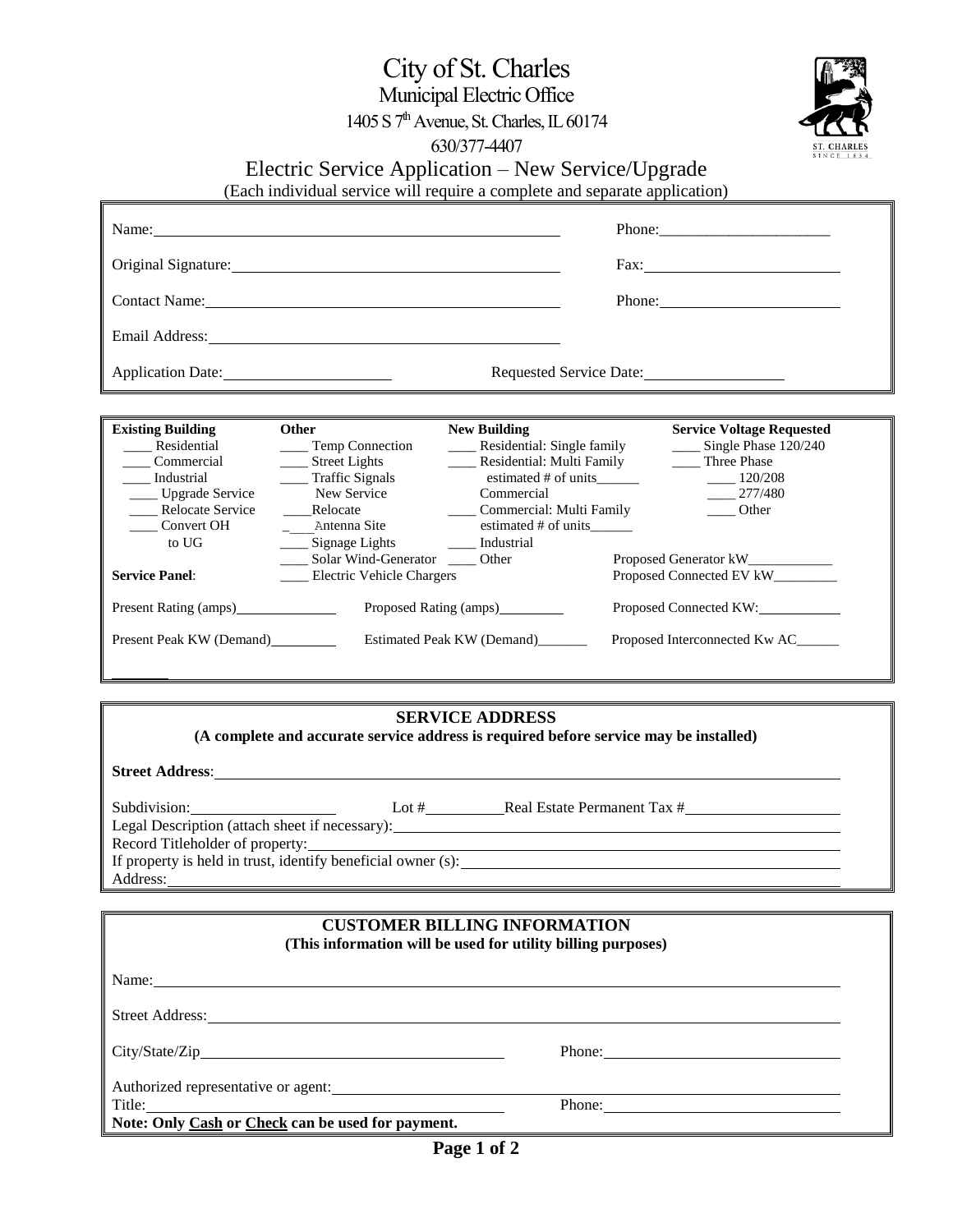### **BUILDING DIVISION OFFICE USE**

Application Accepted By: Date Application Received:

Date Payment Received: Method of Payment: Method of Payment:

Building Permit No.: 1999

| ELECTRIC DEPARTMENT CHARGES      |                                         |                                                                                           |                    |
|----------------------------------|-----------------------------------------|-------------------------------------------------------------------------------------------|--------------------|
|                                  |                                         |                                                                                           |                    |
| <b>ITEM</b>                      | <b>ACCOUNT#</b>                         | <b>CHARGES</b> (\$)                                                                       | <b>AMOUNT PAID</b> |
| Project Cost:                    | $-20099945405$                          |                                                                                           |                    |
| <b>SOCC: VACANT</b>              | 200999 48500                            |                                                                                           |                    |
| <b>SECC: VACANT</b>              | 200999 48501                            |                                                                                           |                    |
| SOCC:                            | 200999 48502                            | the contract of the contract of the contract of the contract of the contract of           | N/A                |
| SECC:                            | 200999 48503                            | the control of the control of the control of the control of the control of the control of |                    |
| <b>Upgrade Charges:</b>          | 200999 48504                            | <u> 1989 - Johann Barbara, martin a</u>                                                   |                    |
| Engineering:                     | 200999 45206                            | <u> 1980 - Johann Barbara, martin amerikan ba</u>                                         |                    |
| Temp Connection:                 | 20099945407                             |                                                                                           |                    |
| Electric Improvement:            | 200999 45404                            |                                                                                           |                    |
| Relocation                       | <u> 1989 - Johann Barbara, martin a</u> | the control of the control of the control of the control of the control of                |                    |
| Subtotal                         |                                         |                                                                                           | N/A                |
| Less contribution- if applicable |                                         |                                                                                           | N/A                |
| <b>Total Amount of Charges:</b>  |                                         |                                                                                           |                    |

**Electric Project No.:\_\_\_\_\_\_\_\_\_\_\_\_\_\_\_\_\_\_\_\_\_\_\_\_\_\_\_\_\_\_**

04.15.2022

**Page 2 of 2**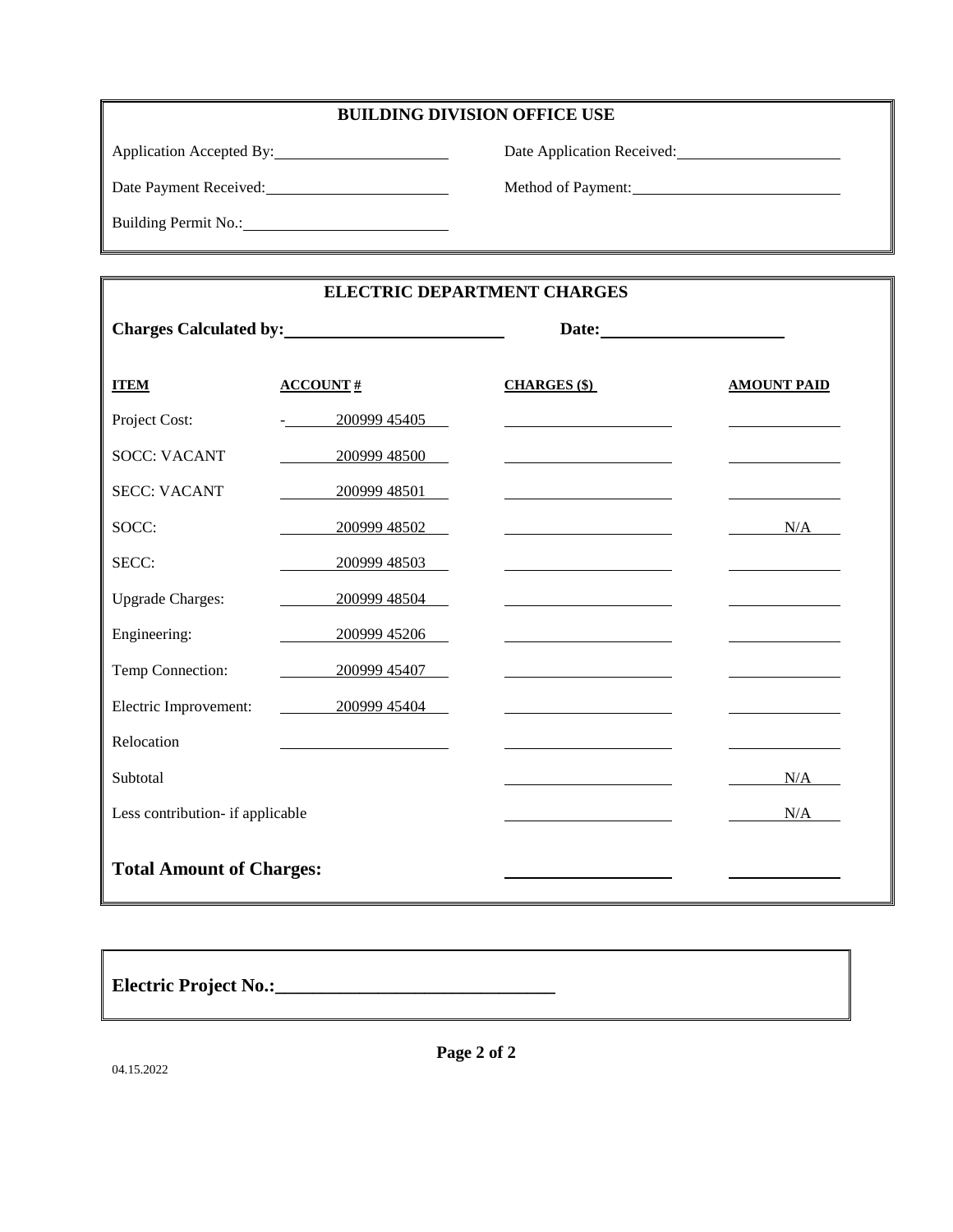

## **CITY OF ST CHARLES Application for Building Permit for Commercial/Industrial Alteration**

|                                                                                                                                                                                                                                      | <b>DEPARTMENT: Building &amp; Code Enforcement Division</b>                                                                                                                  |                                                                                                                                                                                                                                                                                                                                                                                                                        | PHONE: (630) 377-4406 FAX (630) 443-4638                                                                                                                                                                                                                                                                                                                                                                                                                                                                                                                                                                                                                                                                                                                                                                                           |
|--------------------------------------------------------------------------------------------------------------------------------------------------------------------------------------------------------------------------------------|------------------------------------------------------------------------------------------------------------------------------------------------------------------------------|------------------------------------------------------------------------------------------------------------------------------------------------------------------------------------------------------------------------------------------------------------------------------------------------------------------------------------------------------------------------------------------------------------------------|------------------------------------------------------------------------------------------------------------------------------------------------------------------------------------------------------------------------------------------------------------------------------------------------------------------------------------------------------------------------------------------------------------------------------------------------------------------------------------------------------------------------------------------------------------------------------------------------------------------------------------------------------------------------------------------------------------------------------------------------------------------------------------------------------------------------------------|
|                                                                                                                                                                                                                                      |                                                                                                                                                                              |                                                                                                                                                                                                                                                                                                                                                                                                                        |                                                                                                                                                                                                                                                                                                                                                                                                                                                                                                                                                                                                                                                                                                                                                                                                                                    |
|                                                                                                                                                                                                                                      |                                                                                                                                                                              | PLEASE PRINT ALL INFORMATION                                                                                                                                                                                                                                                                                                                                                                                           |                                                                                                                                                                                                                                                                                                                                                                                                                                                                                                                                                                                                                                                                                                                                                                                                                                    |
|                                                                                                                                                                                                                                      |                                                                                                                                                                              |                                                                                                                                                                                                                                                                                                                                                                                                                        |                                                                                                                                                                                                                                                                                                                                                                                                                                                                                                                                                                                                                                                                                                                                                                                                                                    |
|                                                                                                                                                                                                                                      | <b>I</b> Docated at <u>Estimated Cost:</u>                                                                                                                                   |                                                                                                                                                                                                                                                                                                                                                                                                                        |                                                                                                                                                                                                                                                                                                                                                                                                                                                                                                                                                                                                                                                                                                                                                                                                                                    |
|                                                                                                                                                                                                                                      |                                                                                                                                                                              |                                                                                                                                                                                                                                                                                                                                                                                                                        |                                                                                                                                                                                                                                                                                                                                                                                                                                                                                                                                                                                                                                                                                                                                                                                                                                    |
|                                                                                                                                                                                                                                      | Sq. Ft. of Construction area: ______________<br>Existing Elec. Service amps. ____________                                                                                    |                                                                                                                                                                                                                                                                                                                                                                                                                        |                                                                                                                                                                                                                                                                                                                                                                                                                                                                                                                                                                                                                                                                                                                                                                                                                                    |
|                                                                                                                                                                                                                                      |                                                                                                                                                                              | Name of business at this location: Manual Community of the set of the set of the set of the set of the set of the set of the set of the set of the set of the set of the set of the set of the set of the set of the set of th                                                                                                                                                                                         | Will this work include moving, upgrading or replacing the Electric, Water or Sanitary Service? Yes No (circle one)                                                                                                                                                                                                                                                                                                                                                                                                                                                                                                                                                                                                                                                                                                                 |
| $\Box$<br>0<br>$\Box$<br>$\Box$<br>$\Box$<br>$\Box$<br>$\Box$<br>$\Box$<br>$\Box$<br>$\Box$                                                                                                                                          | <b>Check List for Submittal of Application:</b><br>be reviewed by the Historic Preservation Committee.<br>Building Permit Application - Completely Filled Out.<br>schedules. | Architectural Consult Meeting with our Planning Division before we can issue your permit.<br>An Automatic Fire Sprinkler System Technical Submission document.<br>stamped by an Illinois Architect, showing all construction details.<br>for this particular job. The Letter of Intent is required to have company seal or be notarized.<br>Submittal fee of \$375.00 BY CASH OR CHECK PAYABLE TO CITY OF ST. CHARLES. | Is your property located in the Historic Preservation District? Yes/No If yes, your application and plans will need to<br>Is your property located in the RT or CBD Zoning District? If yes your application and plans are to have an<br>Electric service application – If applicable – Four-4 sets of drawings showing electrical one-line diagram, panel<br>Letter of Intent - If any plumbing is being conducted, a Letter of Intent from the Plumbing Contractor is required.<br>The letter must be on company letterhead indicating they are the plumbing contractor conducting the plumbing work<br>A copy of the Plumbing Contractor's Illinois State Plumbing License and their Illinois State Contractor License.<br>If any roofing is being conducted we need a copy of the Roofing Contractor's Illinois State License. |
|                                                                                                                                                                                                                                      | <b>Owner of the Property:</b>                                                                                                                                                | Applicant:                                                                                                                                                                                                                                                                                                                                                                                                             |                                                                                                                                                                                                                                                                                                                                                                                                                                                                                                                                                                                                                                                                                                                                                                                                                                    |
|                                                                                                                                                                                                                                      | Name:                                                                                                                                                                        |                                                                                                                                                                                                                                                                                                                                                                                                                        | Name: Name and the service of the service of the service of the service of the service of the service of the service of the service of the service of the service of the service of the service of the service of the service                                                                                                                                                                                                                                                                                                                                                                                                                                                                                                                                                                                                      |
| Address: <u>and the same of the same of the same of the same of the same of the same of the same of the same of the same of the same of the same of the same of the same of the same of the same of the same of the same of the </u> |                                                                                                                                                                              |                                                                                                                                                                                                                                                                                                                                                                                                                        |                                                                                                                                                                                                                                                                                                                                                                                                                                                                                                                                                                                                                                                                                                                                                                                                                                    |
| City/State/Zip Code:<br>Email:<br>Telephone NO.<br>Email:<br>Telephone NO.                                                                                                                                                           |                                                                                                                                                                              |                                                                                                                                                                                                                                                                                                                                                                                                                        |                                                                                                                                                                                                                                                                                                                                                                                                                                                                                                                                                                                                                                                                                                                                                                                                                                    |
|                                                                                                                                                                                                                                      |                                                                                                                                                                              |                                                                                                                                                                                                                                                                                                                                                                                                                        |                                                                                                                                                                                                                                                                                                                                                                                                                                                                                                                                                                                                                                                                                                                                                                                                                                    |
|                                                                                                                                                                                                                                      |                                                                                                                                                                              |                                                                                                                                                                                                                                                                                                                                                                                                                        |                                                                                                                                                                                                                                                                                                                                                                                                                                                                                                                                                                                                                                                                                                                                                                                                                                    |
|                                                                                                                                                                                                                                      | <b>General Contractor:</b>                                                                                                                                                   |                                                                                                                                                                                                                                                                                                                                                                                                                        | <b>Electrical Contractor:</b>                                                                                                                                                                                                                                                                                                                                                                                                                                                                                                                                                                                                                                                                                                                                                                                                      |
|                                                                                                                                                                                                                                      |                                                                                                                                                                              |                                                                                                                                                                                                                                                                                                                                                                                                                        | Name:                                                                                                                                                                                                                                                                                                                                                                                                                                                                                                                                                                                                                                                                                                                                                                                                                              |
|                                                                                                                                                                                                                                      | Name:                                                                                                                                                                        |                                                                                                                                                                                                                                                                                                                                                                                                                        |                                                                                                                                                                                                                                                                                                                                                                                                                                                                                                                                                                                                                                                                                                                                                                                                                                    |

| Name:                | Name:                |
|----------------------|----------------------|
| Address:             | Address:             |
| City/State/Zip Code: | City/State/Zip Code: |
| Email:               | Email:               |
| Telephone NO.        | Telephone NO.        |